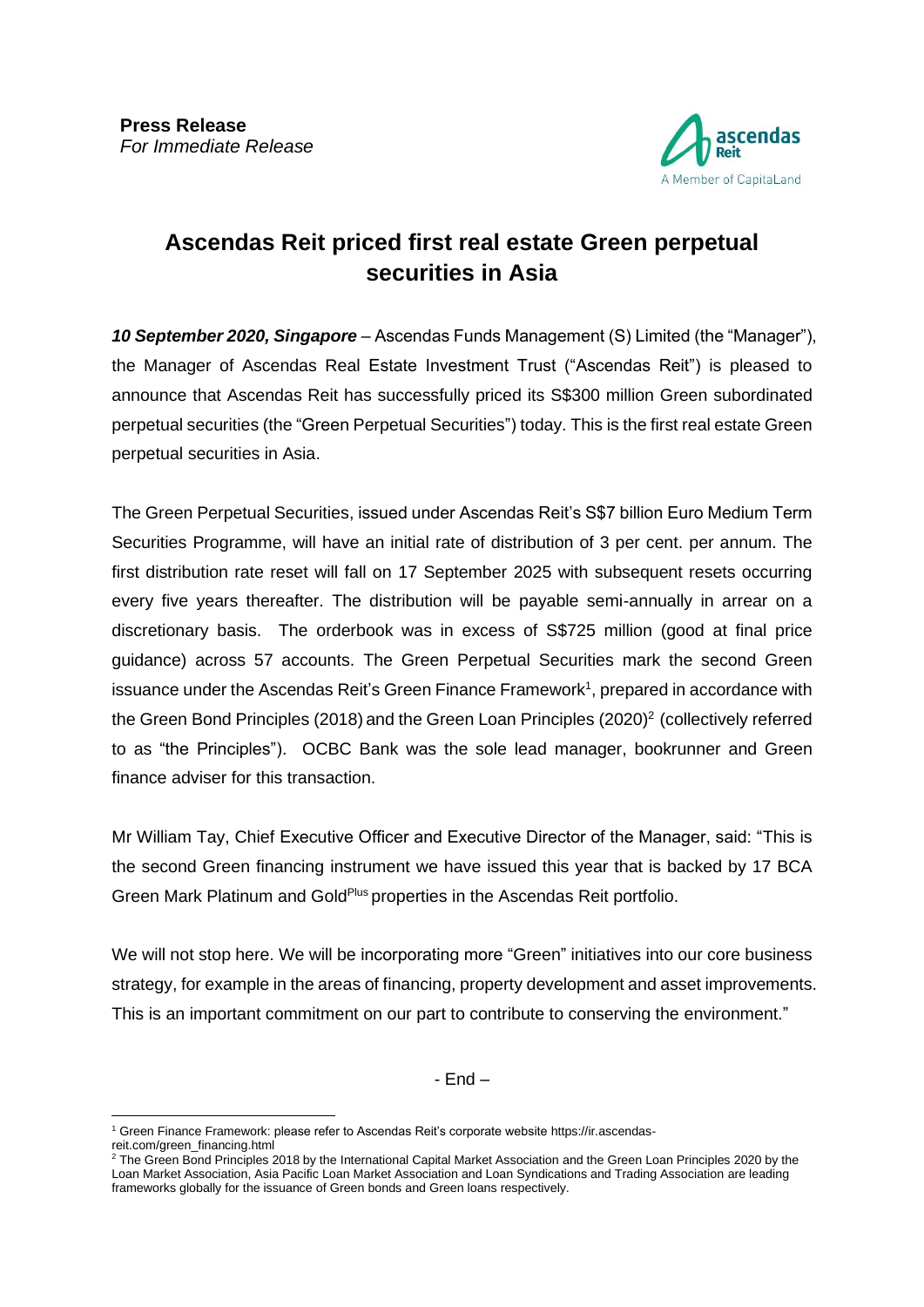

### **About Ascendas Real Estate Investment Trust [\(www.ascendas-reit.com\)](file://///Ascnas02/streits01/06_InvestorRelation/02_Public/Results%20announcement_WIP/Qtr%20ended%2030%20Jun%202019/www.ascendas-reit.com)**

Ascendas Real Estate Investment Trust (Ascendas Reit) is Singapore's first and largest listed business space and industrial real estate investment trust. It was listed on the Singapore Exchange Securities Trading Limited (SGX-ST) in November 2002.

As at 30 June 2020, investment properties under management stands at S\$12.75 billion, comprising 197 properties across the developed markets of Singapore, Australia, the United Kingdom and the United States. Ascendas Reit's portfolio includes business and science parks, suburban office properties, high-specifications industrial properties, light industrial properties, logistics and distribution centres, and integrated developments, amenities and retail properties.

These properties house a tenant base of more than 1,460 international and local companies from a wide range of industries and activities, including research and development, life sciences, information technology, engineering, light manufacturing, logistics service providers, electronics, telecommunications, manufacturing services and back-room office support in service industries. Major tenants include Singtel, DSO National Laboratories, Citibank, DBS, CareFusion, Wesfarmers, JPMorgan and A\*STAR Research Entities.

Ascendas Reit is listed in several indices. These include the FTSE Straits Times Index, the Morgan Stanley Capital International, Inc (MSCI) Index, the European Public Real Estate Association/National Association of Real Estate Investment Trusts (EPRA/NAREIT) Global Real Estate Index and Global Property Research (GPR) Asia 250. Ascendas Reit has an issuer rating of 'A3' by Moody's Investors Service.

Ascendas Reit is managed by Ascendas Funds Management (S) Limited, a wholly owned subsidiary of Singapore-listed CapitaLand Limited, one of Asia's largest diversified real estate groups.

## **About CapitaLand Limited [\(www.capitaland.com\)](http://www.capitaland.com/)**

CapitaLand Limited (CapitaLand) is one of Asia's largest diversified real estate groups. Headquartered and listed in Singapore, it owns and manages a global portfolio worth about S\$134.7 billion as at 30 June 2020. CapitaLand's portfolio spans across diversified real estate classes which includes commercial, retail; business park, industrial and logistics; integrated development, urban development; as well as lodging and residential. With a presence across more than 220 cities in over 30 countries, the Group focuses on Singapore and China as its core markets, while it continues to expand in markets such as India, Vietnam, Australia, Europe and the USA.

CapitaLand has one of the largest real estate investment management businesses globally. It manages seven listed real estate investment trusts (REITs) and business trusts as well as over 20 private funds. Since it pioneered REITs in Singapore with the listing of CapitaLand Mall Trust in 2002, CapitaLand's REITs and business trusts have expanded to include Ascendas Real Estate Investment Trust, CapitaLand Commercial Trust, Ascott Residence Trust, CapitaLand Retail China Trust, Ascendas India Trust and CapitaLand Malaysia Mall Trust.